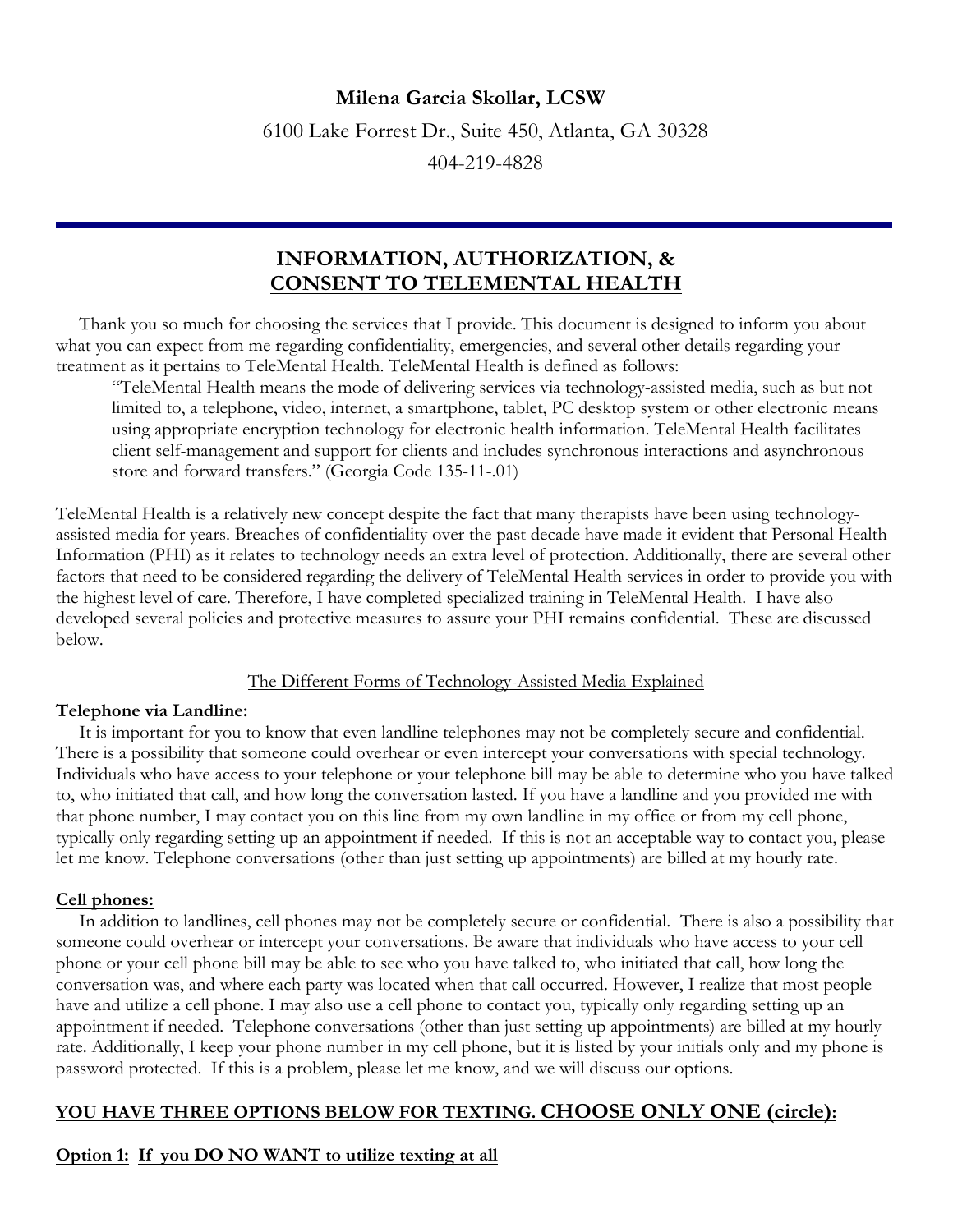#### **Text Messaging:**

 Text messaging is not a secure means of communication and may compromise your confidentiality. Furthermore, sometimes people misinterpret the meaning of a text message and/or the emotion behind it. Therefore, **I do not utilize texting in my therapy practice, and I will not respond to a text message for your protection.** If you happen to send me a text message by accident, you need to know that I am required to keep a copy or summary of all texts as part of your clinical record that address anything related to therapy.

## **OR**

#### **Option 2: If you WANT TO LIMIT texting to appointments**

#### **Text Messaging:**

 Text messaging is not a secure means of communication and may compromise your confidentiality. However, I realize that many people prefer to text because it is a quick way to convey information. **Nonetheless, please know that it is my policy to utilize this means of communication strictly for appointment confirmations.** Please do not bring up any therapeutic content via text to prevent compromising your confidentiality. You also need to know that I am required to keep a copy or summary of all texts as part of your clinical record that address anything related to therapy.

## **OR**

#### **Option 3: Without restriction Text Messaging:**

 I utilize a special text messaging software for your protection Med Tunnel. I have chosen this technology because it is encrypted to the federal standard, HIPAA compatible, and the company has signed a HIPAA Business Associate Agreement (BAA). The BAA means that the company is willing to attest to HIPAA compliance and assume responsibility for keeping your PHI secure. If we choose to utilize texting as part of your treatment, I encourage you to also utilize this software if you do not wish for others to have access to our communications. I also strongly suggest that you only communicate through a device that you know is safe and technologically secure (e.g., password protected).

# **YOU HAVE TWO OPTIONS BELOW FOR EMAILING. CHOOSE ONLY ONE (circle):**

## **Option 1: If you DO NO WANT to utilize email at all**

#### **Email:**

 Emailing is not a secure means of communication and may compromise your confidentiality. Therefore, **I do not utilize email with any of my clients, and I will not respond to an email message** for your protection. If you happen to send me an email by accident, you need to know that I am required to keep a copy or summary of all emails as part of your clinical record that address anything related to therapy.

## **OR**

# **Option 2: If you WANT TO LIMIT emailing to appointments**

#### **Email:**

 Email is not a secure means of communication and may compromise your confidentiality. However, I realize that many people prefer to email because it is a quick way to convey information. **Nonetheless, please know that it is my policy to utilize this means of communication strictly for appointment confirmations.** Please do not bring up any therapeutic content via email to prevent compromising your confidentiality. You also need to know that I am required to keep a copy or summary of all emails as part of your clinical record that address anything related to therapy.

 I also strongly suggest that you only communicate through a device that you know is safe and technologically secure (e.g., has a firewall, anti-virus software installed, is password protected, not accessing the internet through a

Please initial that you have read this page: \_\_\_\_\_\_\_\_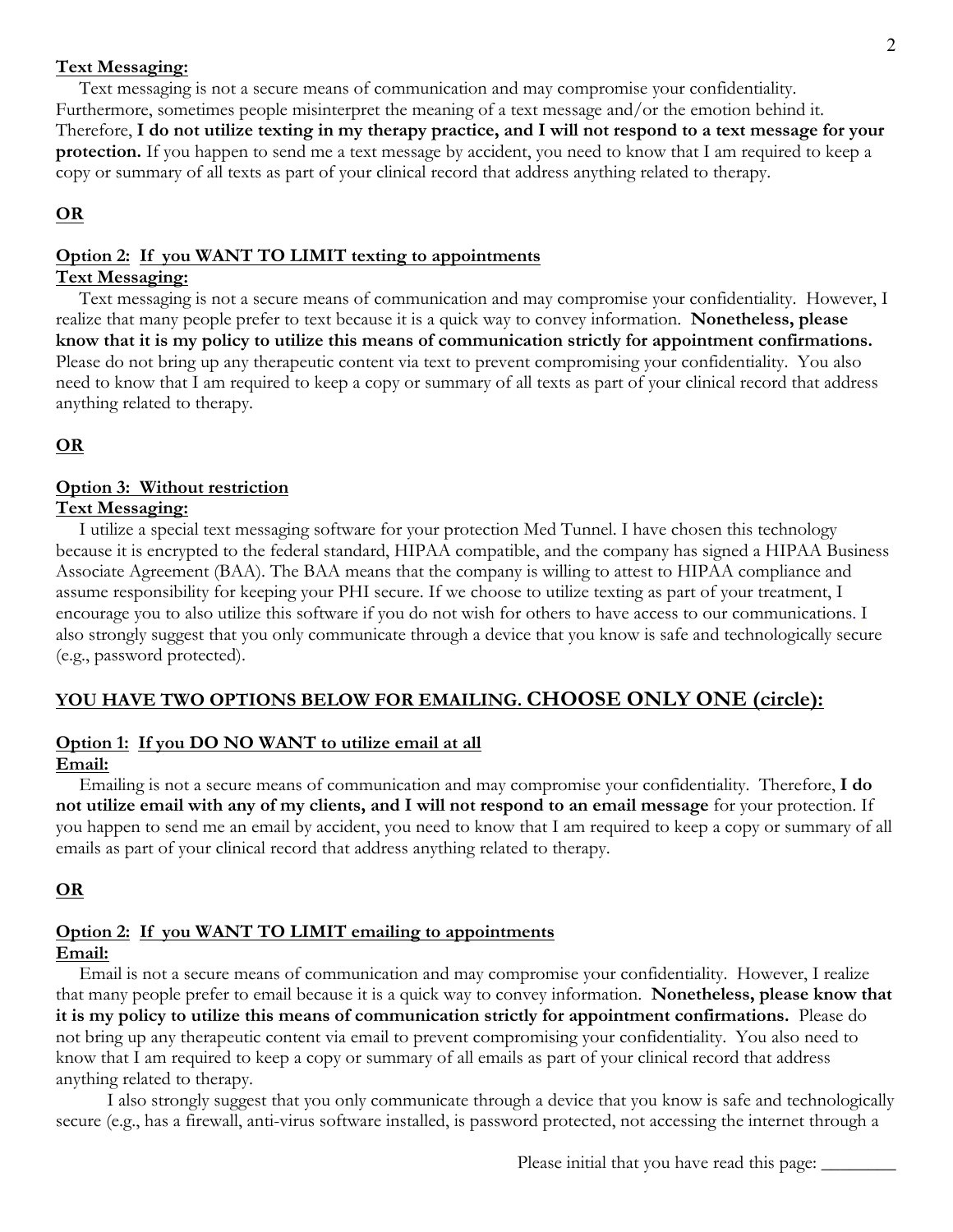public wireless network, etc.). If you are in a crisis, please do not communicate this to me via email because I may not see it in a timely matter. Instead, please see below under "Emergency Procedures."

 Email (other than just setting up appointments) is billed at my hourly rate for the time I spend reading and responding to them if takes longer than 15 minutes. If you are in a crisis, please do not communicate this to me via email because I may not see it in a timely matter. Instead, please see below under "Emergency Procedures." Finally, you also need to know that I am required to keep a copy or summary of all email as part of your clinical record that address anything related to therapy.

# **Social Media - Facebook, Twitter, LinkedIn, Instagram, Pinterest, Etc:**

 It is my policy not to accept "friend" or "connection" requests from any current or former client on my **personal** social networking sites such as Facebook, Twitter, Instagram, Pinterest, etc. because it may compromise your confidentiality and blur the boundaries of our relationship.

 Please refrain from making contact with me using social media messaging systems such as Facebook Messenger or Twitter. These methods have insufficient security, and I do not watch them closely. I would not want to miss an important message from you.

#### **Google, Bing, etc.:**

 It is my policy not to search for my clients on Google, Bing or any other search engine. I respect your privacy and make it a policy to allow you to share information about yourself with me as you feel appropriate. If there is content on the Internet that you would like to share with me for therapeutic reasons, please print this material out and bring it to your session or you may choose to send me a link.

**Video Conferencing (VC):** Video Conferencing is an option for us to conduct remote sessions over the internet where we not only can speak to one another, but we may also see each other on a screen. I utilize Doxy.me. This VC platform is encrypted to the federal standard, HIPAA compatible, and has signed a HIPAA Business Associate Agreement (BAA). The BAA means that **Doxy.me** is willing to attest to HIPAA compliance and assumes responsibility for keeping our VC interaction secure and confidential. If we choose to utilize this technology, I will give you detailed directions regarding how to log-in securely. I also ask that you please sign on to the platform at least five minutes prior to your session time to ensure we get started promptly. Additionally, you are responsible for initiating the connection with me at the time of your appointment.

 I strongly suggest that you only communicate through a computer or device that you know is safe (e.g., has a firewall, anti-virus software installed, is password protected, not accessing the internet through a public wireless network, etc.).

#### **Faxing Medical Records:**

 If you authorize me (in writing) via a "Release of Information" form to send your medical records or any form of PHI to another entity for any reason, I may need to fax that information to the authorized entity. It is my responsibility to let you know that fax machines may not be a secure form of transmitting information. Additionally, information that has been faxed may also remain in the hard drive of my fax machine. However, my fax machine is kept behind two locks in my office. And, when my fax machine needs to be replaced, I will destroy the hard drive in a manner that makes future access to information on that device inaccessible.

#### **Recommendations to Websites or Applications (Apps):**

 During the course of our treatment, I may recommend that you visit certain websites for pertinent information or self-help. I may also recommend certain apps that could be of assistance to you and enhance your treatment. Please be aware that websites and apps may have tracking devices that allow automated software or other entities to know that you've visited these sites or applications. They may even utilize your information to attempt to sell you other products. Additionally, anyone who has access to the device you used to visit these sites/apps, may be able to see that you have been to these sites by viewing the history on your device. Therefore, it is your responsibility to decide if you would like this information as adjunct to your treatment or if you prefer that I do not make these

Please initial that you have read this page:

 $\mathcal P$  and the smartform by Dr. Beaton, LLC  $\mathcal P$  and LLC  $\mathcal P$  and  $\mathcal P$  and  $\mathcal P$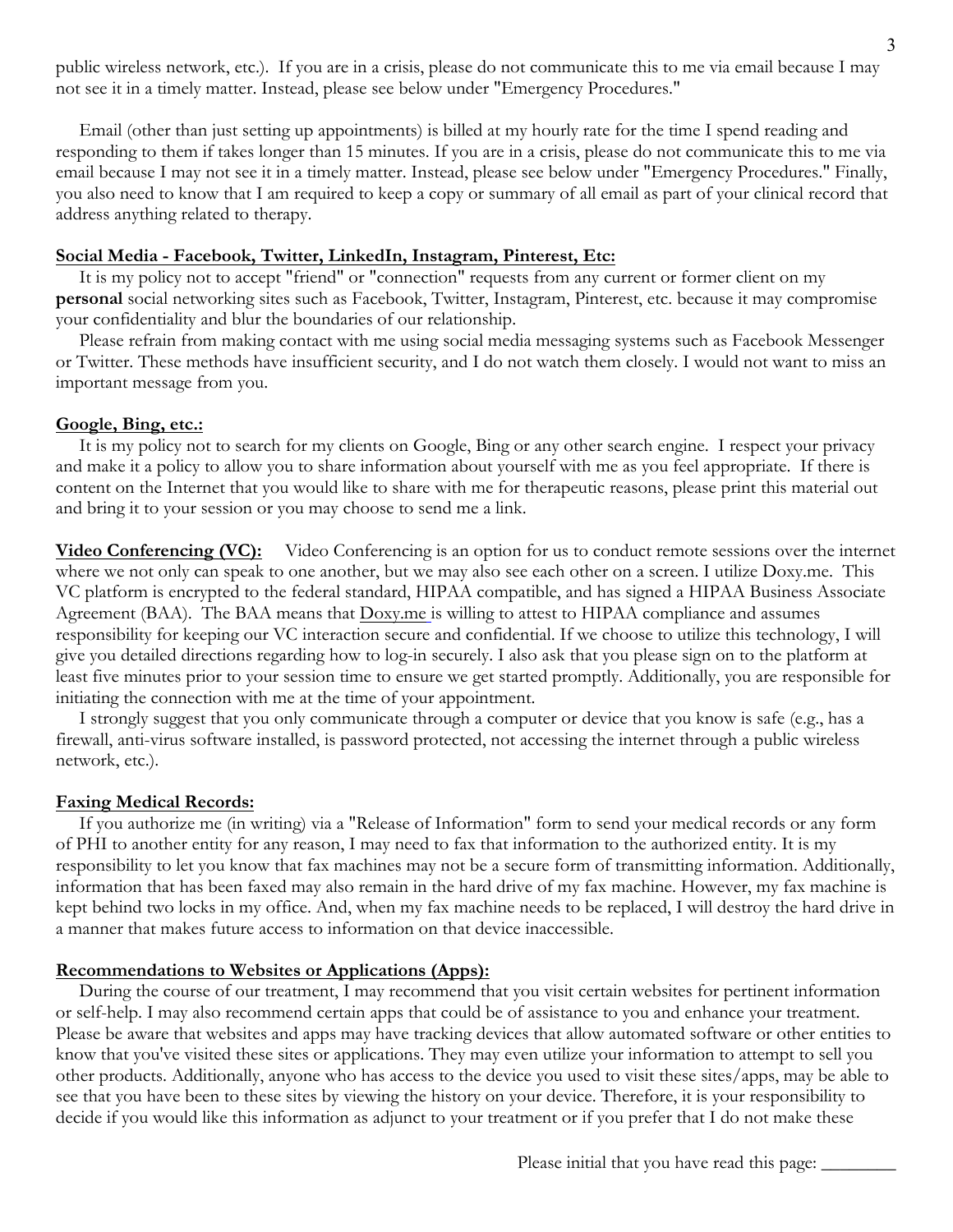recommendations. Please let me know by checking (or not checking) the appropriate box at the end of this document.

## **Electronic Record Storage:**

 Your communications with me will become part of a clinical record of treatment, and it is referred to as Protected Health Information (PHI). Your PHI will be stored electronically with Therasoft.com, a secure storage company who has signed a HIPAA Business Associate Agreement (BAA). The BAA ensures that they will maintain the confidentiality of your PHI in a HIPAA compatible secure format using point-to-point, federally approved encryption**.**

## **Electronic Transfer of PHI for Certain Credit Card Transactions:**

 I utilize Therasoft.com as the company that processes your credit card information. This company may send the credit card-holder a text or an email receipt indicating that you used that credit card for my services, the date you used it, and the amount that was charged. This notification is usually set up two different ways - either upon your request at the time the card is run or automatically. Please know that it is your responsibility to know if you or the credit card-holder has the automatic receipt notification set up in order to maintain your confidentiality if you do not want a receipt sent via text or email. Additionally, please be aware that the transaction will also appear on your credit-card bill.

#### Your Responsibilities for Confidentiality & TeleMental Health

 Please communicate only through devices that you know are secure as described above. It is also your responsibility to choose a secure location to interact with technology-assisted media and to be aware that family, friends, employers, co-workers, strangers, and hackers could either overhear your communications or have access to the technology that you are interacting with. Additionally, you agree not to record any TeleMental Health sessions.

#### Communication Response Time

 I'm required to make sure that you're aware that my practice is considered to be an outpatient facility, and I am set up to accommodate individuals who are reasonably safe and resourceful. I do not carry a beeper nor am I available at all times. If at any time this does not feel like sufficient support, please inform me, and we can discuss additional resources or transfer your case to a therapist or clinic with 24-hour availability. I will return phone calls texts or email, usually within 24 hours. However, I usually do not return calls, texts or emails on weekends or holidays. If you are having a mental health emergency and need immediate assistance, please follow the instructions below.

#### In Case of an Emergency

 If you have a mental health emergency, I encourage you not to wait for communication back from me, but do one or more of the following:

 Call Behavioral Health Link/GCAL: 800-715-4225 Call Ridgeview Institute at 770.434.4567 Call Peachford Hospital at 770.454.5589 Call Lifeline at (800) 273-8255 (National Crisis Line) Call 911. Go to the emergency room of your choice.

## Structure and Cost of Sessions

 I offer primarily face-to-face counseling. However, based on your ability to make in-person sessions, I may provide phone, text, email, or video conferencing if your treatment needs determine that TeleMental Health services are appropriate for you. If appropriate, you may engage in either face-to-face sessions, TeleMental Health, or both. We will discuss what is best for you.

 $\mathcal P$  and the smartform by Dr. Beaton, LLC  $\mathcal P$  and LLC  $\mathcal P$  and  $\mathcal P$  and  $\mathcal P$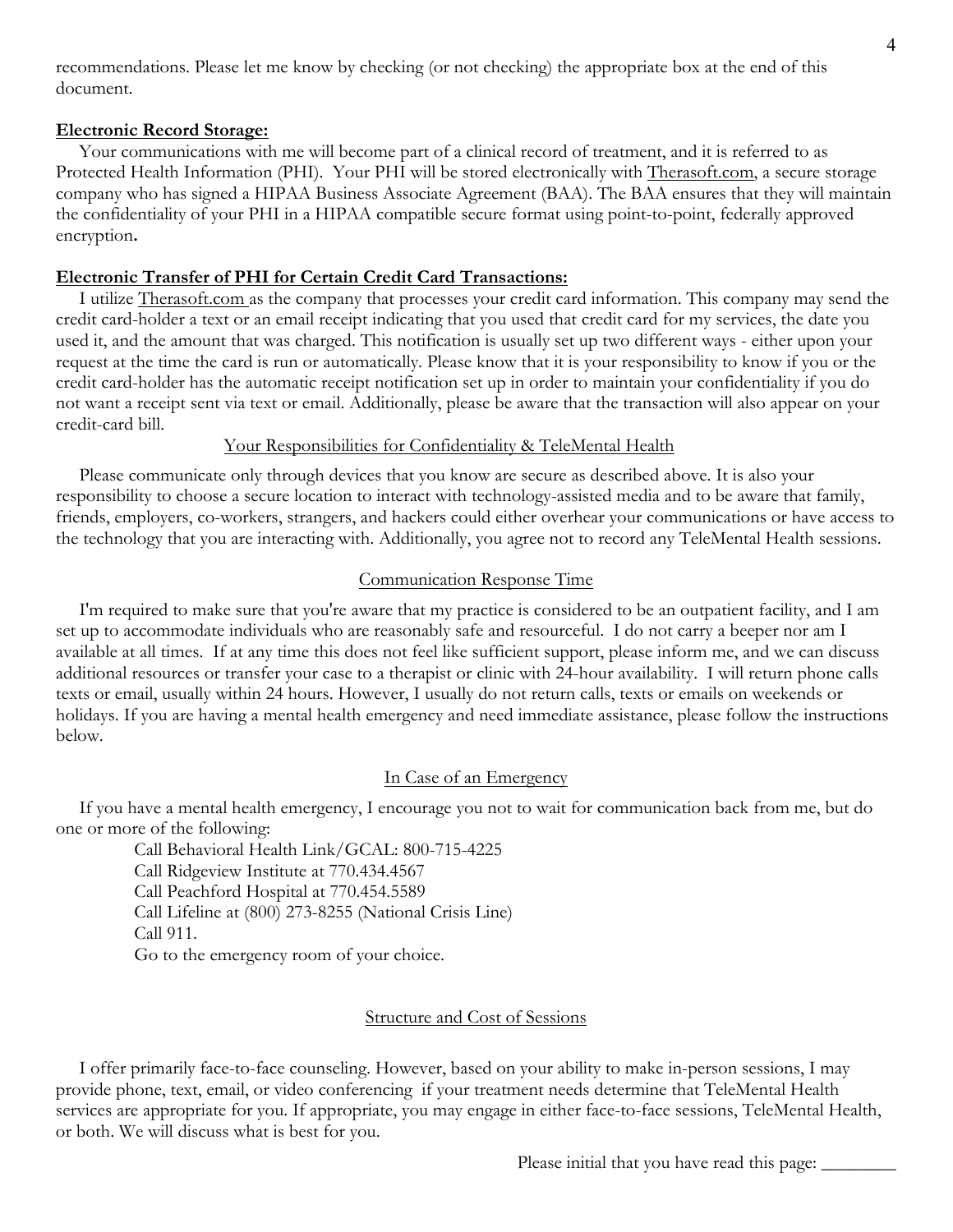The structure and cost of TeleMental Health sessions are exactly the same as face-to-face sessions described in my general "Information, Authorization, and Consent to Treatment" form. I agree to provide TeleMental Health therapy for the fee of \$200 per 45-50 minute session. I require a credit card ahead of time for TeleMental Health therapy for ease of billing. Please sign the Credit Card Payment Form, which was sent to you separately and indicates that I may charge your card without you being physically present. Your credit card will be charged at the conclusion of each TeleMental Health interaction.

Unless otherwise negotiated, it is your responsibility to find out your insurance company's policies and to file for insurance reimbursement for TeleMental Health services. As stated above, I will be glad to provide you with a statement (a super bill) for your insurance company and to assist you with any questions you may have in this area. You are also responsible for the cost of any technology you may use at your own location. This includes your computer, cell phone, tablet, internet or phone charges, software, headset, etc.

#### Cancellation Policy

 In the event that you are unable to keep either a face-to-face appointment or a TeleMental Health appointment, you must notify me at least 24 hours in advance. If such advance notice is not received, you will be financially responsible for the session you missed. Please note that insurance companies do not reimburse for missed sessions.

#### Limitations of TeleMental Health Therapy Services

 TeleMental Health services should not be viewed as a complete substitute for therapy conducted in my office, unless there are extreme circumstances that prevent you from attending therapy in person. It is an alternative form of therapy or adjunct therapy, and it involves limitations. Primarily, there is a risk of misunderstanding one another when communication lacks visual or auditory cues. For example, if video quality is lacking for some reason, I might not see a tear in your eye. Or, if audio quality is lacking, I might not hear the crack in your voice that I could easily pick up if you were in my office.

 There may also be a disruption to the service (e.g., phone gets cut off or video drops). This can be frustrating and interrupt the normal flow of personal interaction.

 Please know that I have the utmost respect and positive regard for you and your wellbeing. I would never do or say anything intentionally to hurt you in any way, and I strongly encourage you to let me know if something I've done or said has upset you. I invite you to keep our communication open at all times to reduce any possible harm.

#### Face-to Face Requirement

 If we agree that TeleMental Health services are the **primary** way we choose to conduct sessions, **I require one face-to-face meeting at the onset of treatment.** I prefer for this initial meeting to take place in my therapy office. If that is not possible, we can utilize video conferencing as described above. During this initial session, I will require you to show a valid picture ID and another form of identity verification such a credit card in your name. **At this time, you will also choose a password, phrase, or number which you will use to identify yourself in all future sessions. This procedure prevents another person from posing as you.**

#### Consent to TeleMental Health Services

 Please check the TeleMental Health services you are authorizing me to utilize for your treatment or administrative purposes. Together, we will ultimately determine which modes of communication are best for you. However, you may withdraw your authorization to use any of these services at any time during the course of your treatment just by notifying me in writing. If you do not see an item discussed previously in this document listed for your authorization below, this is because it is built-in to my practice, and I will be utilizing that technology unless otherwise negotiated by you.

 Texting Email Video Conferencing Recommendations to Websites or Apps

Please initial that you have read this page: \_\_\_\_\_\_\_\_